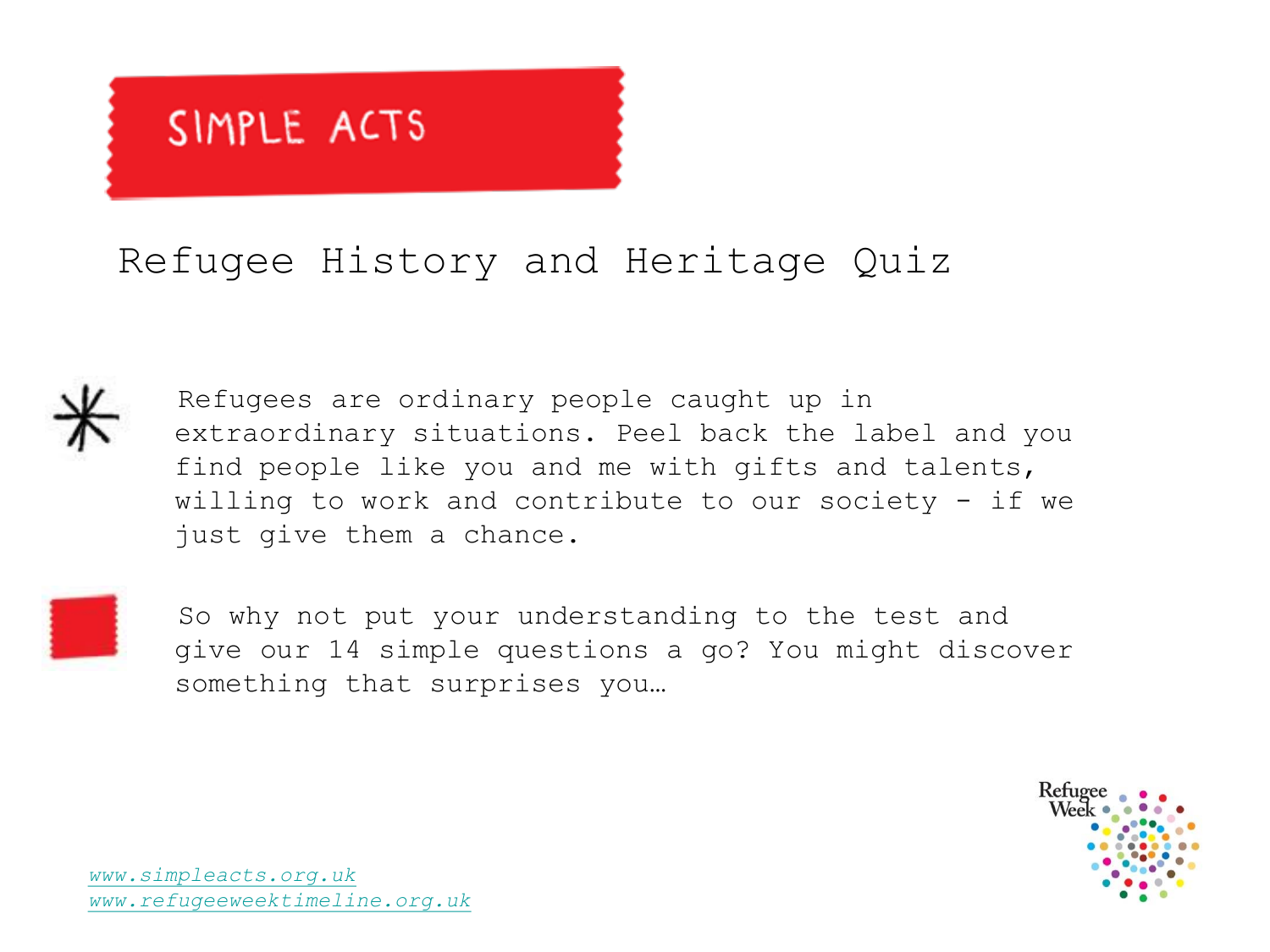### 1. An asylum seeker is

#### $\ast$ A foreign vegetable

 $\ast$ Someone who travels around the world to claim benefits

 $\ast$ Someone who claims to be a refugee but isn't

 $\ast$ Someone who is an illegal immigrant

 $\ast$ Someone who applies for refugee status on the basis that they are fleeing war and persecution

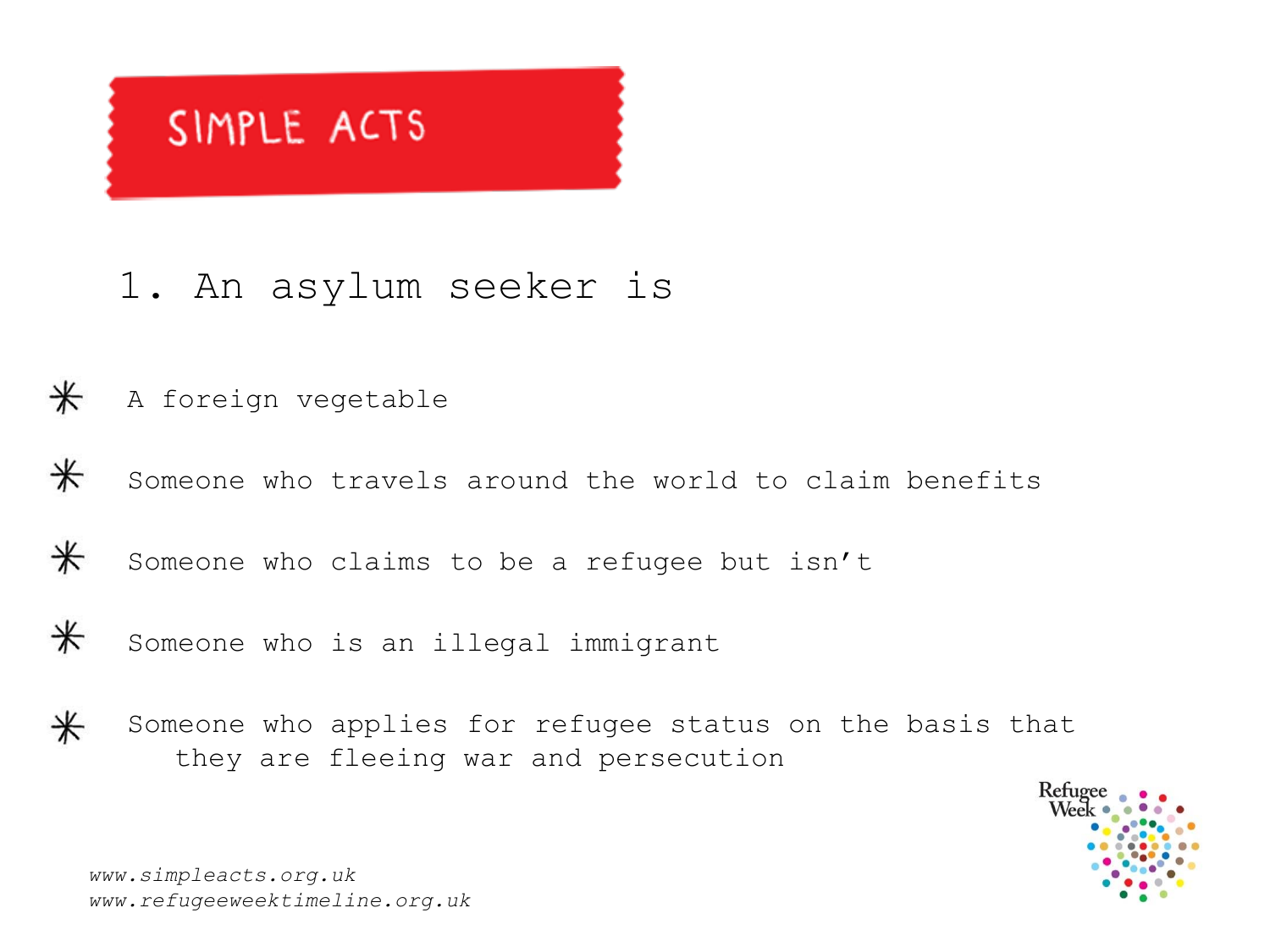Answer:

Someone who applies for refugee status on the basis that they are fleeing war and persecution

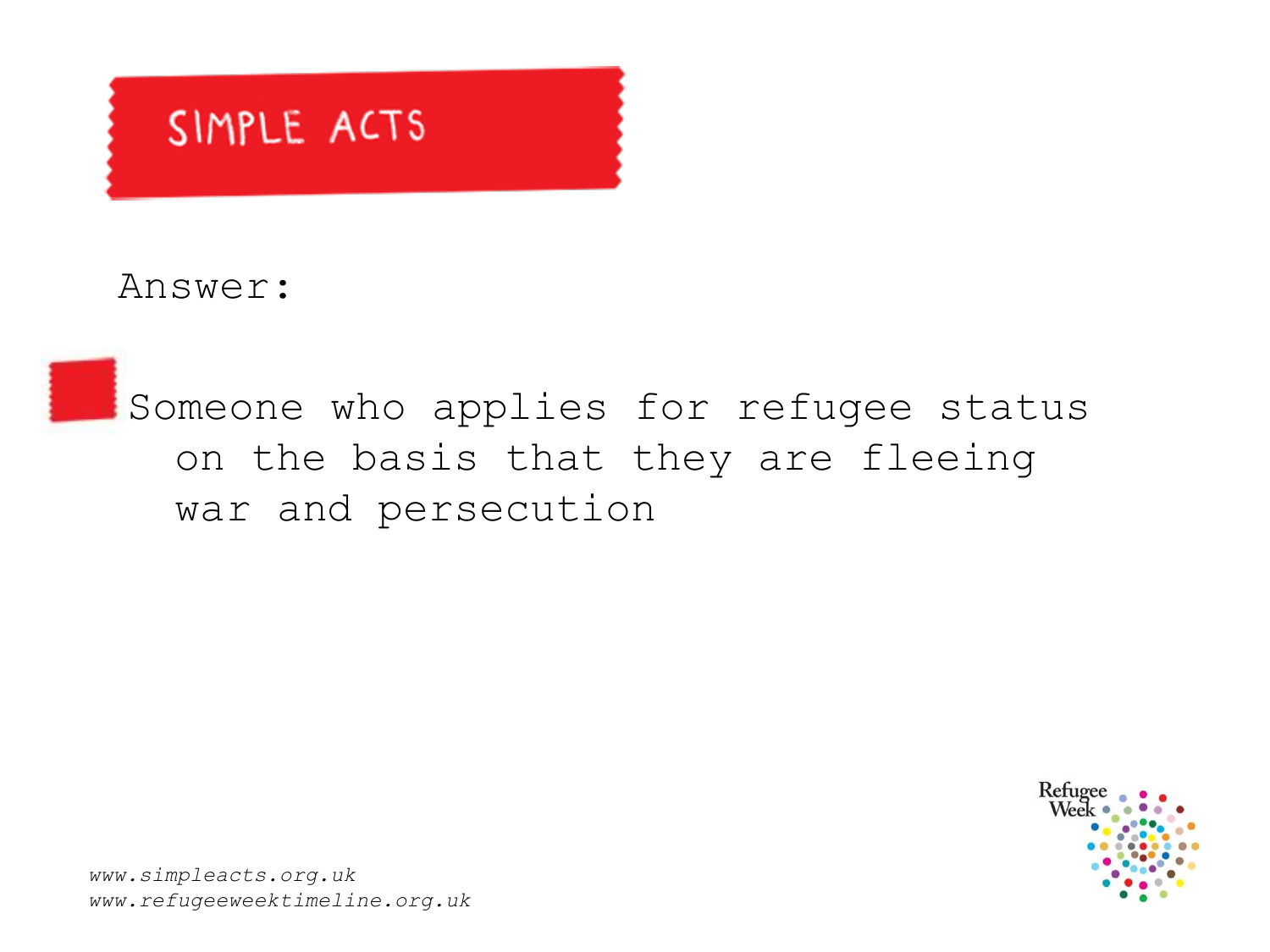### 2. A refugee is someone who is…

 $\ast$ Genuinely fleeing the war whilst an asylum seeker isn't

 $\ast$ Another category of an illegal immigrant

 $\ast$ A foreign vegetable

 $\ast$ Just a different term for an asylum seeker



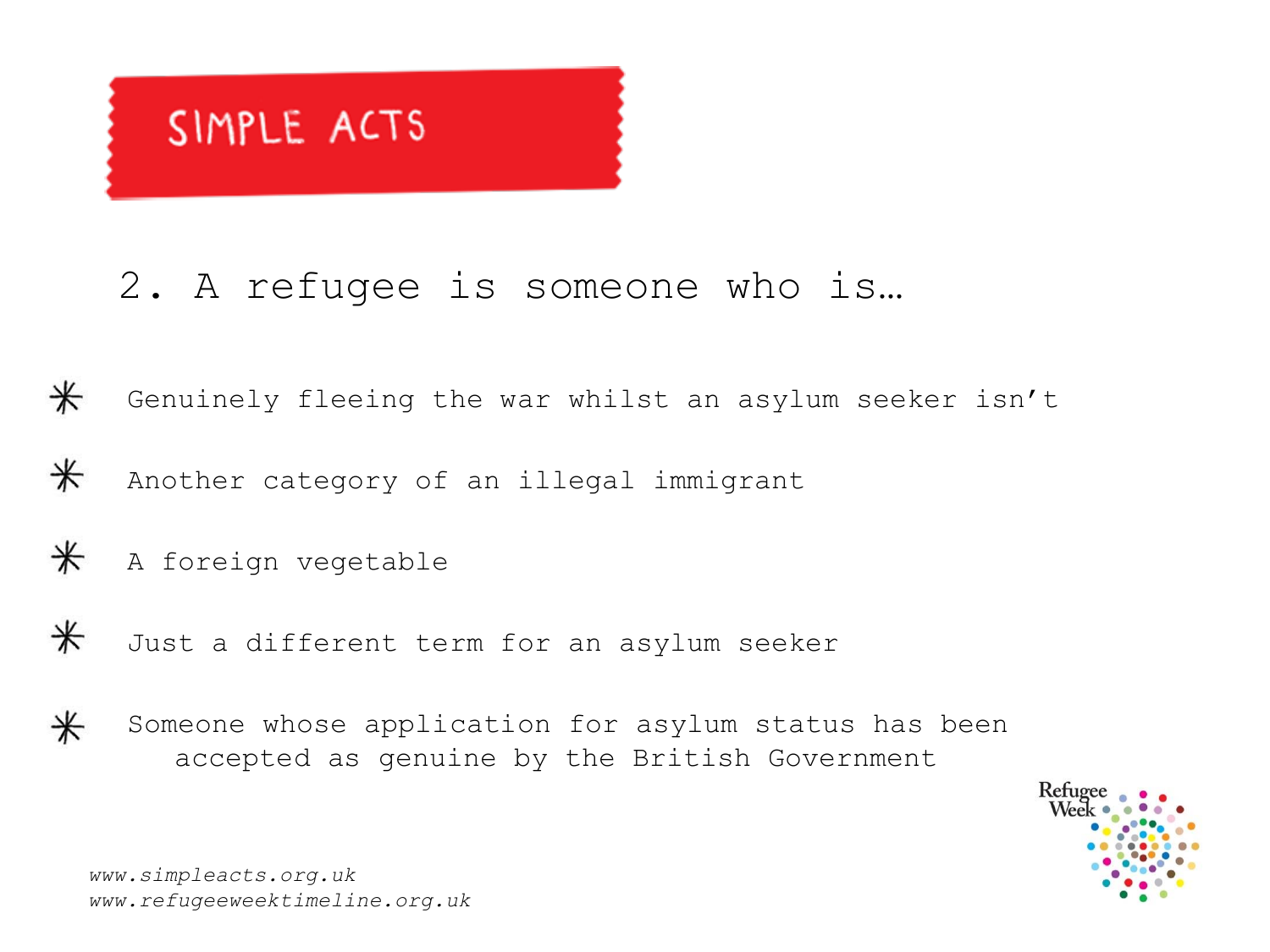Answer

Someone whose application for asylum status has been accepted as genuine by the British Government

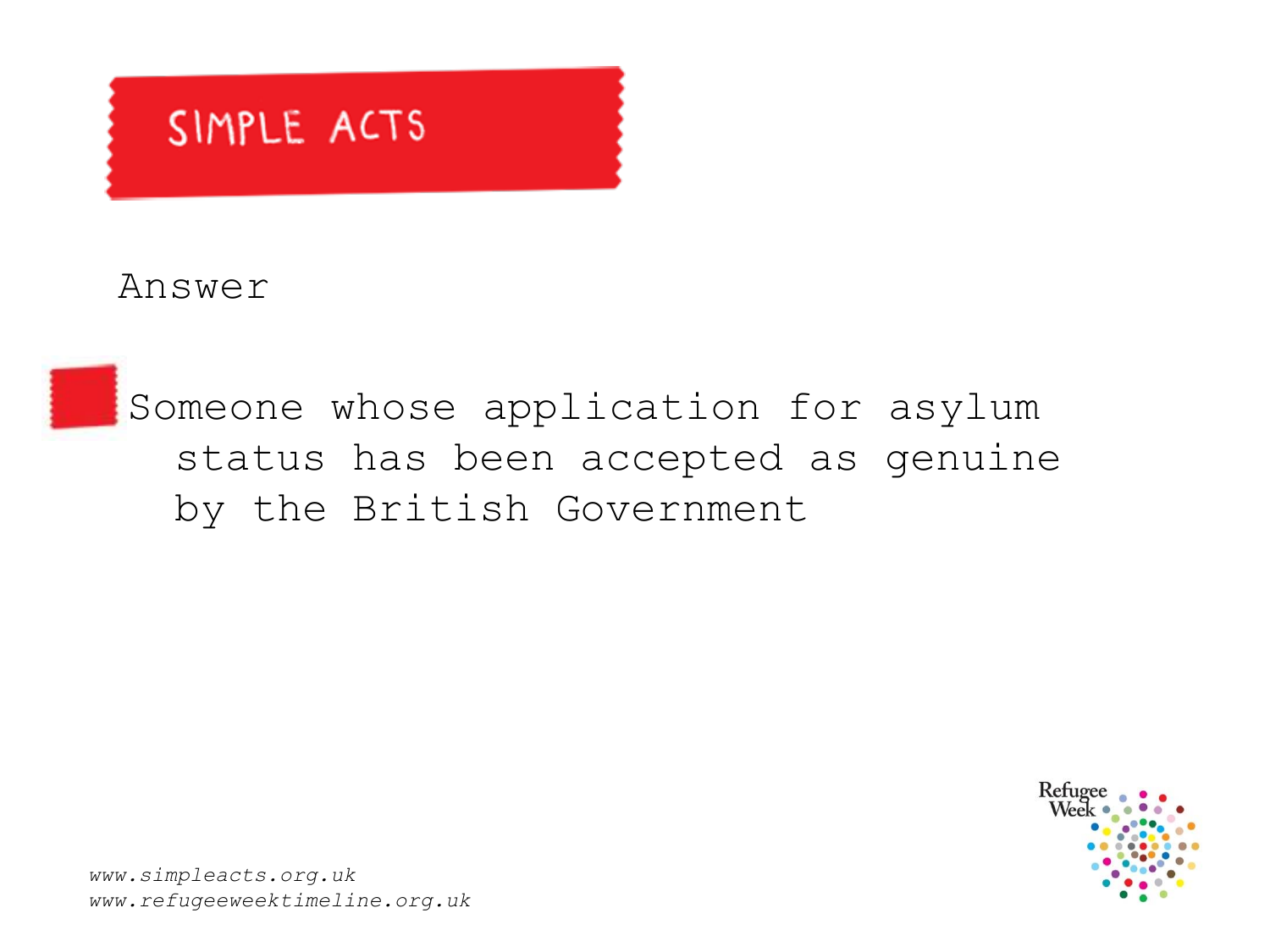3. When did the first refugees come to the UK?

 $\ast$ January 1945

- $\ast$ In 1685 - when Huguenots fled to Britain to escape persecution of Louis XIV
- $\ast$ During the WWII
- $\ast$ 208AD
- In 1938 following the 'Kristallnacht' the Nazis  $\ast$ staged against the Jews in Germany

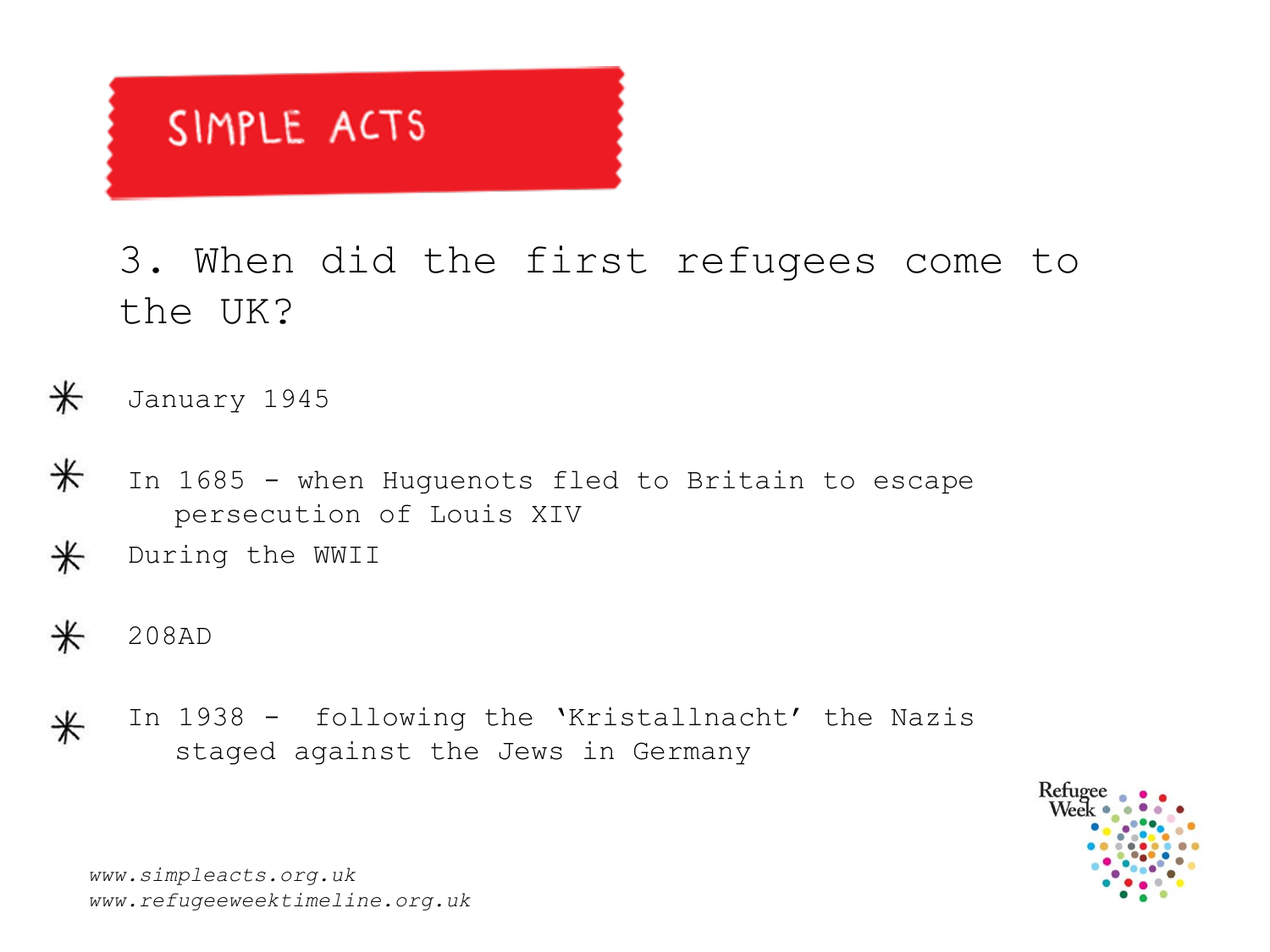#### Answer



 208AD! We're proud to see that we have been offering sanctuary for thousands of years! - Tribespeople in what is modern day Scotland were forced to flee south of Hadrian's wall, seeking the protection of the Romans.

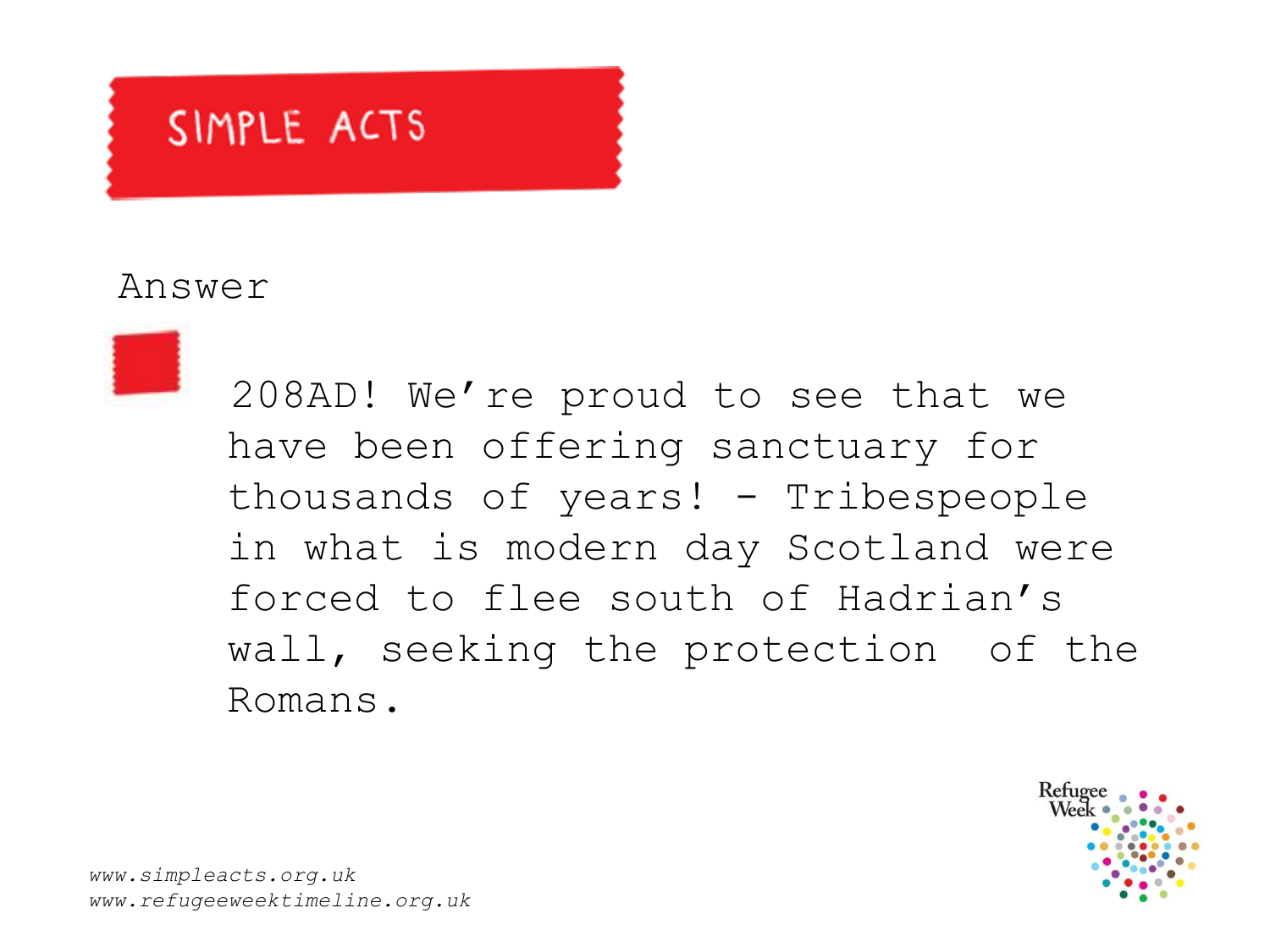4. Do you know what refugees and migrants used to be called in the 1700s?

 $\ast$ The French



 $\ast$ Aliens

 $\ast$ Non British

 $\ast$ Jobs thieves

Refuge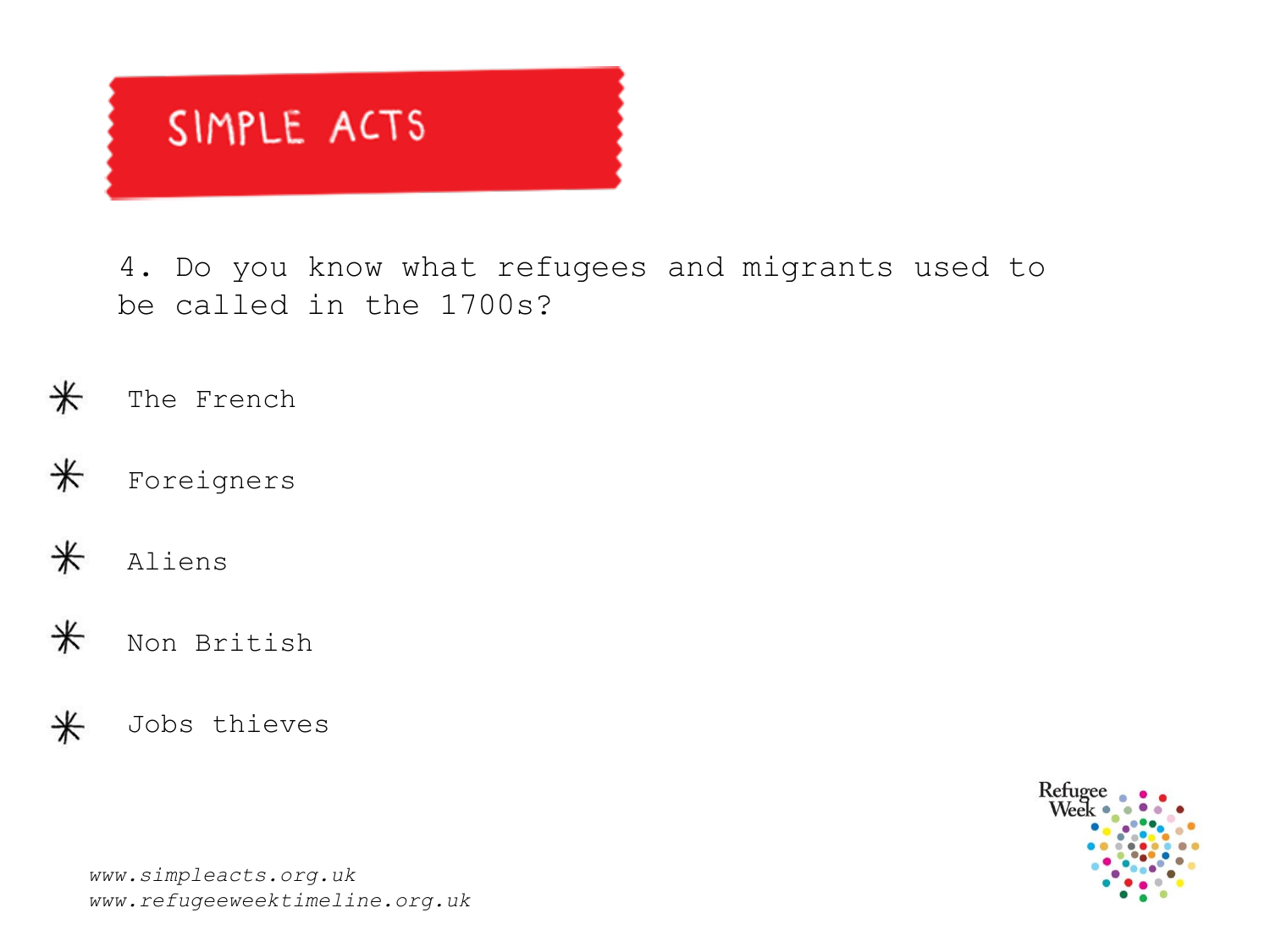#### Answer

Aliens - because they came from a different place. Migrants first had to tell the government they were coming into Britain in 1793.

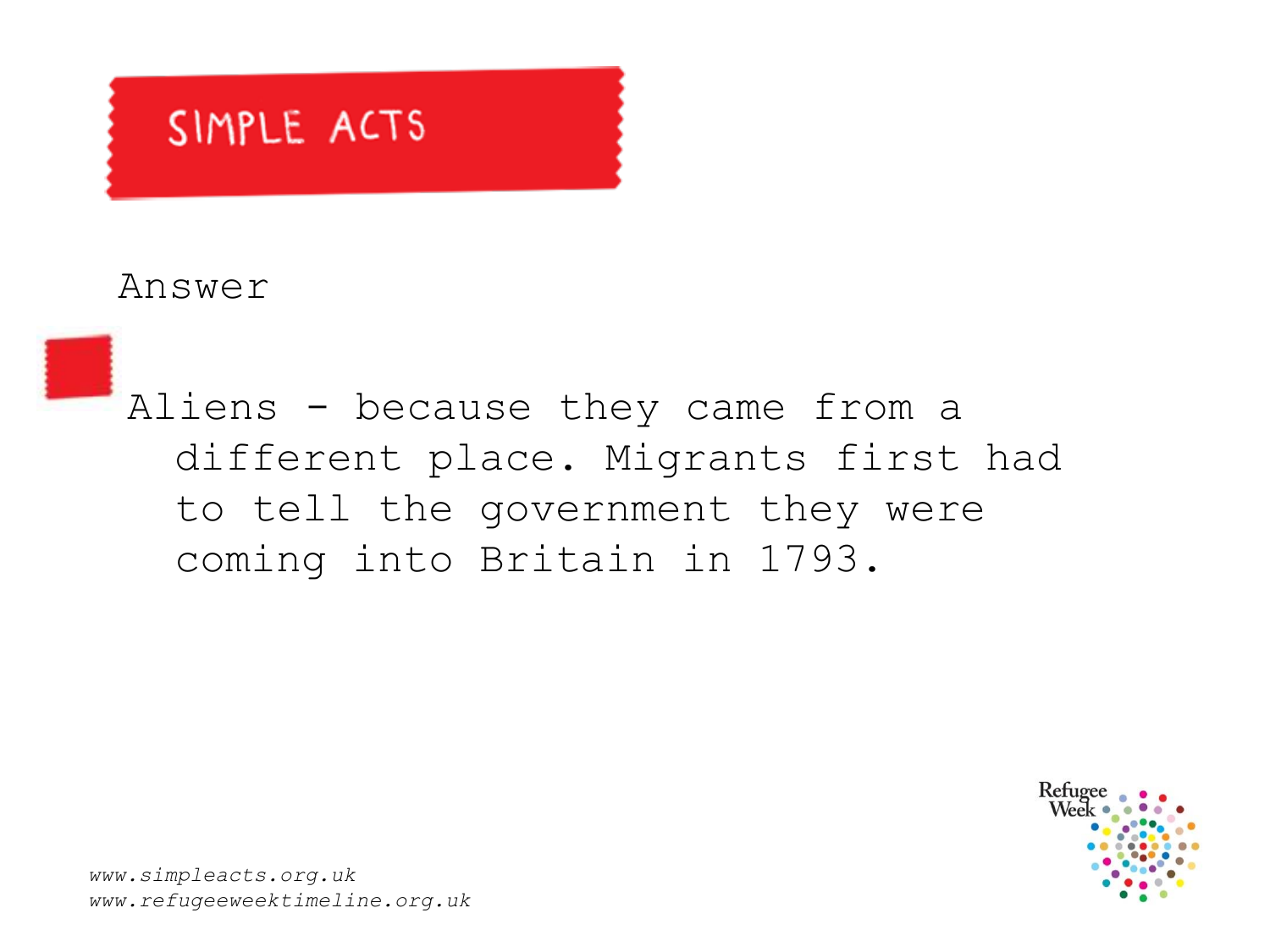5. What did a young Jewish boy called Joseph Malin invent?

- $\ast$ Telephone
- $\ast$ Computers
- $\ast$ Fried fish
- $\ast$ Fish and chips
- $\ast$ Steam locomotive

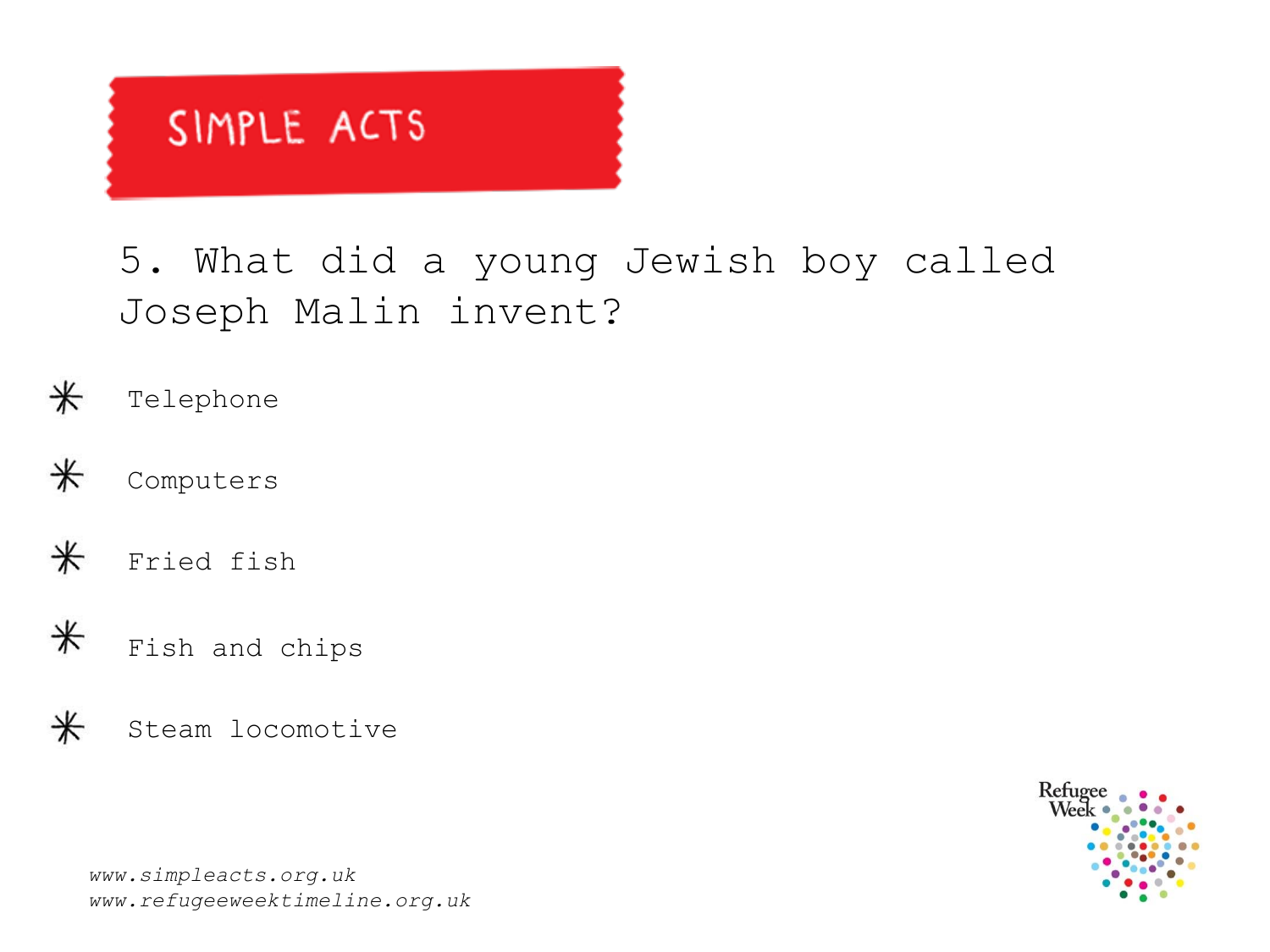Answer

The Portuguese gave us fried fish, the Belgians invented chips but 150 years ago an East End boy united them to create fish and chips!

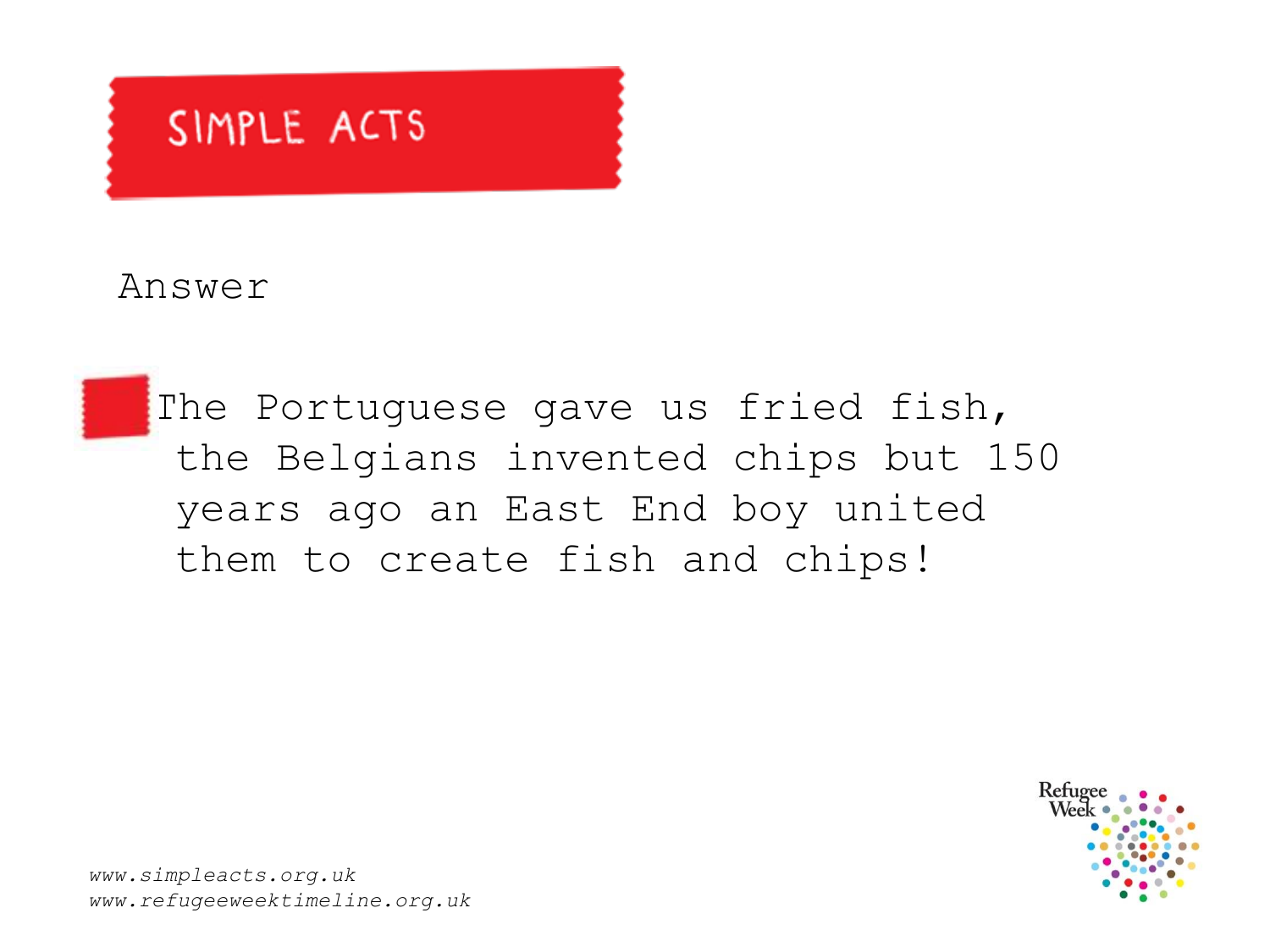6. Pop star MIA came to England after her family escaped a civil war. Where was this war?

 $\ast$ Balkan War of the 1990's

 $\ast$ Sri Lankan Civil War

 $\ast$ WWTT

 $\ast$ The War in Iraq



Intergalactic War of the World

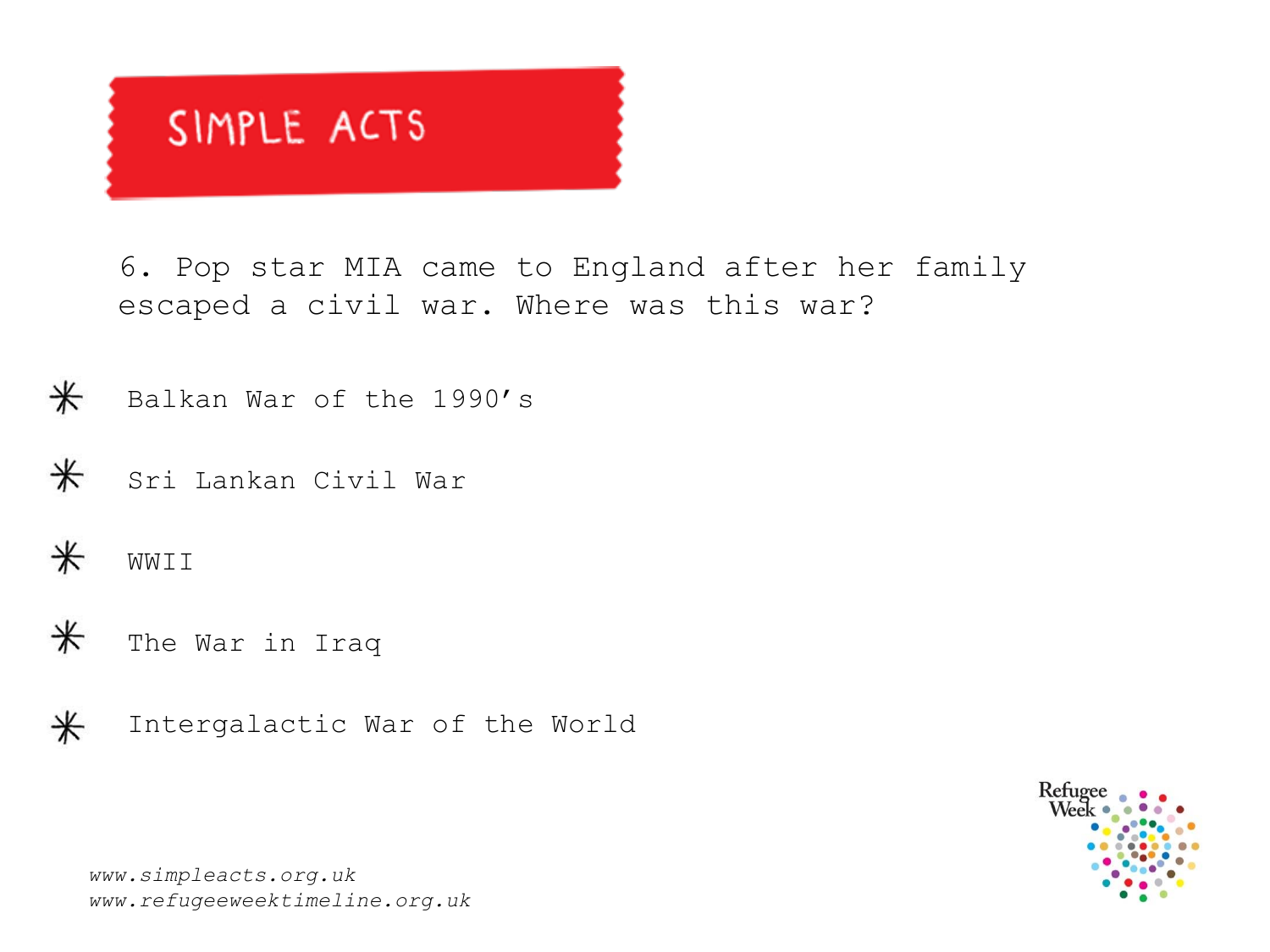### Answer



Sri Lankan Civil War - Beginning on 23 July 1983,this war has lasted over 25 years! It has caused extreme hardships for the people of Sri Lanka, and many people have died in the conflict.

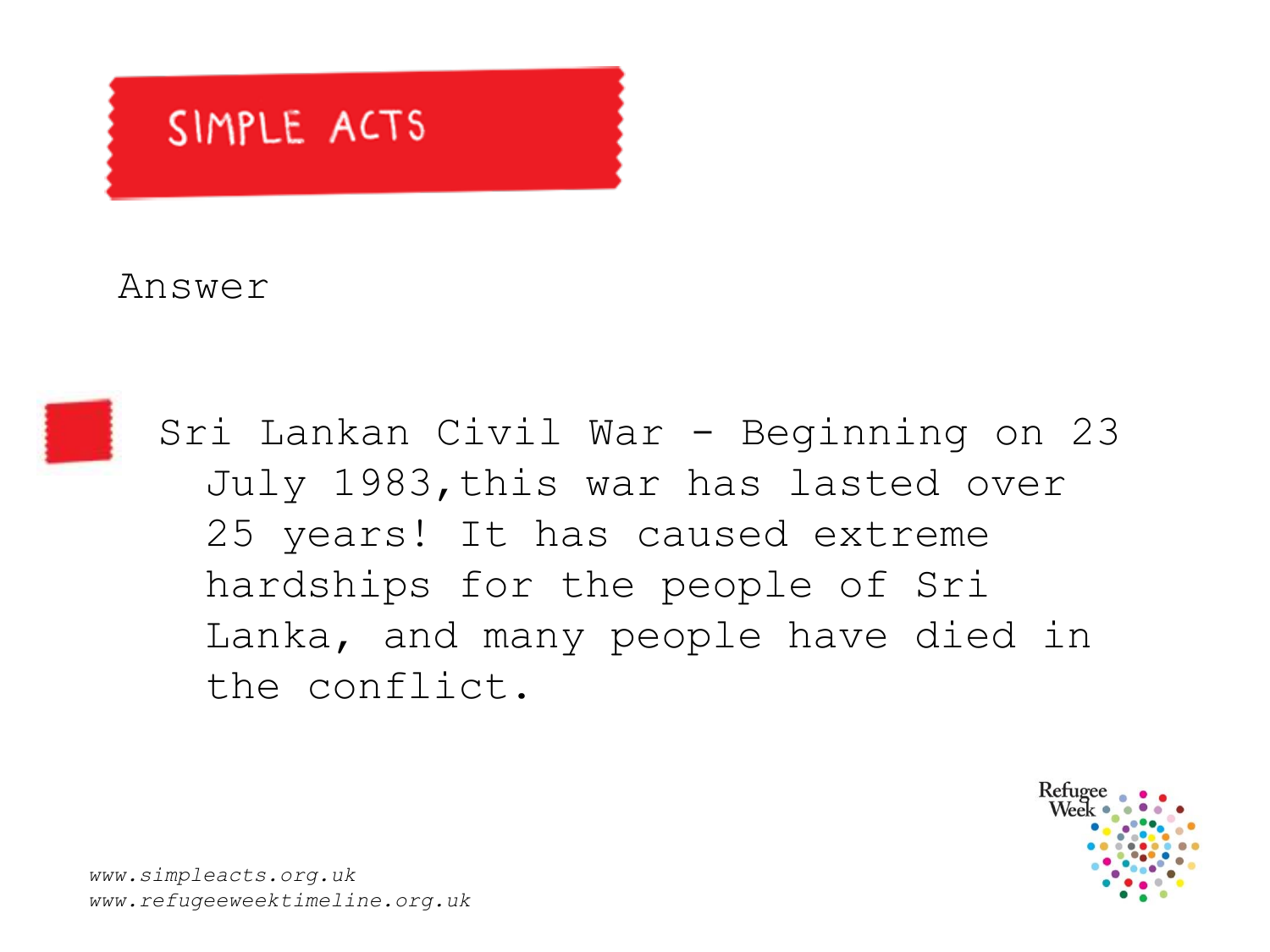7. Pop star Rita Ora and former Chelsea footballer Mario Stanic both experienced the same conflict. What was it?

 $\ast$ Yugoslav war

 $\ast$ The French Revolution



 $\ast$ Spanish Civil War

 $\ast$ Rwanda's Civil War

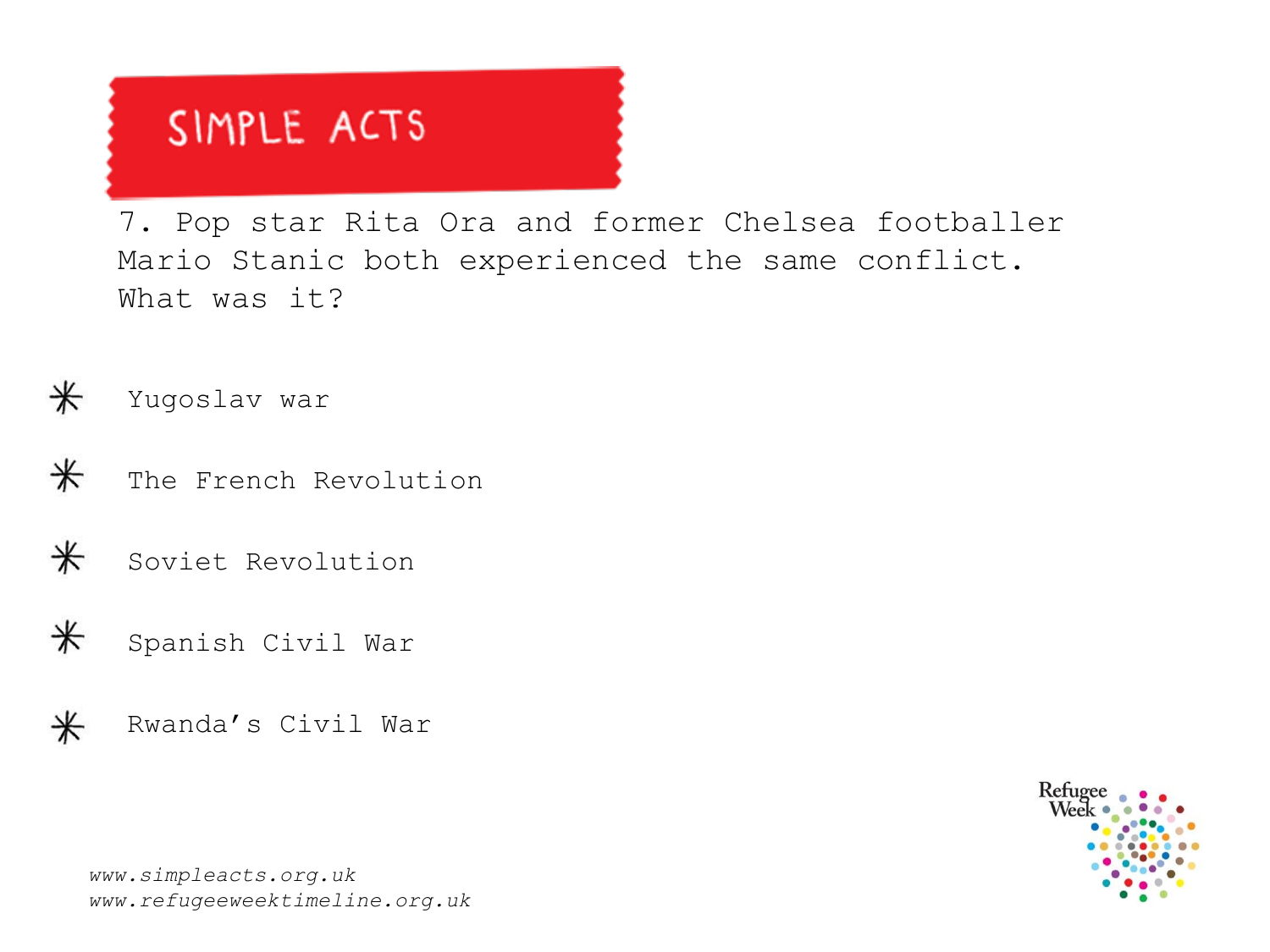#### Answer

Yugoslav war, which lasted from 1991 to 1999 and included the Kosovo War of 1998 to 1999. Rita Ora moved to Britain when she was one year old (in 1991).

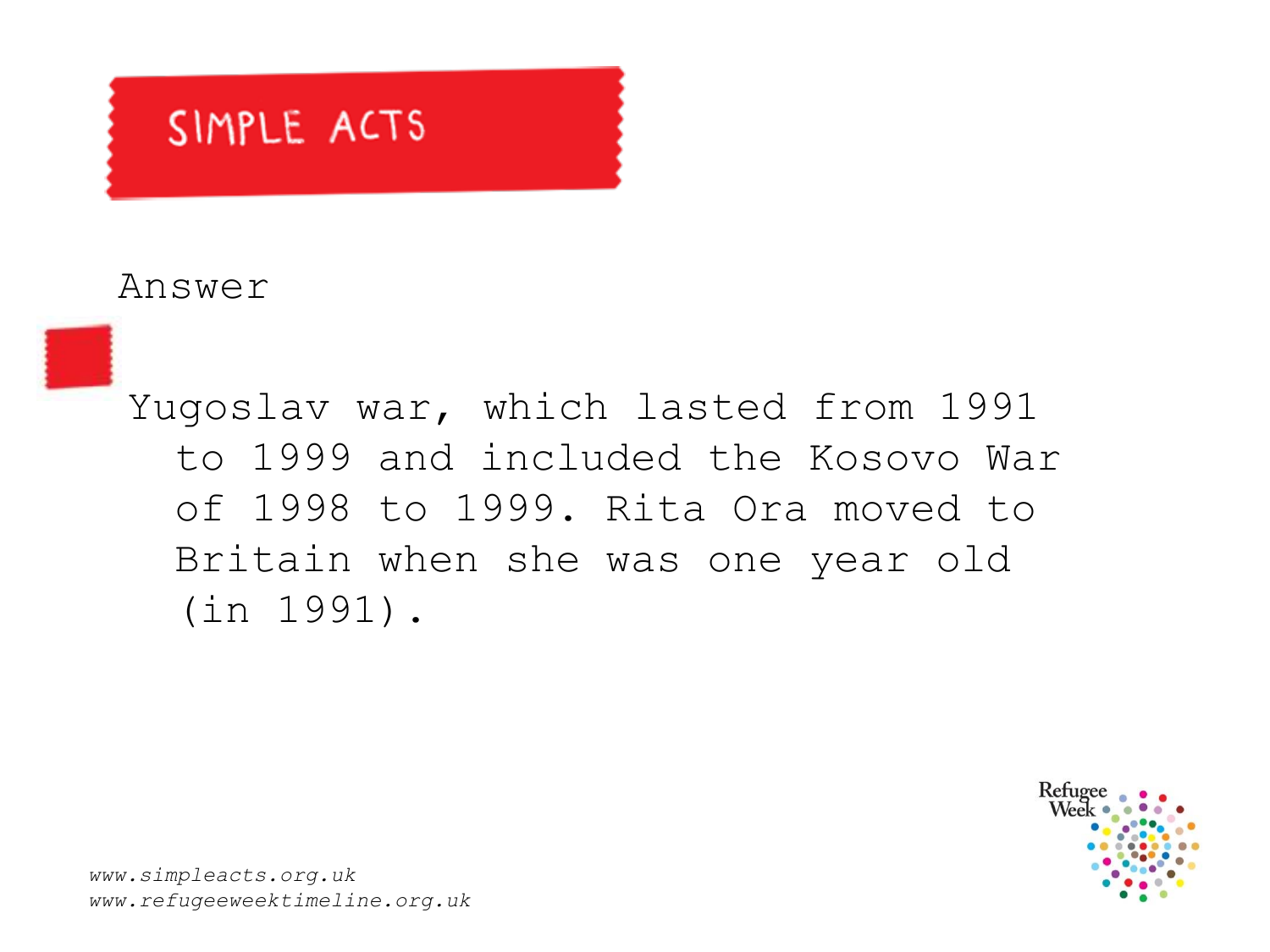8. Do you know under which name over 10000 Jewish children were saved after fleeing the Nazis just before WWII started, and post Kristallnacht?

The Great Rescue

Kindertransport  $\ast$ 

 $\ast$ 

 $\ast$ 

 $\ast$ 

 $\ast$ 

St Louis (transatlantic liner sailing from Hamburg, Germany, for Havana, Cuba.

Welcome to Britain

Oskar Schindler's list

Refuge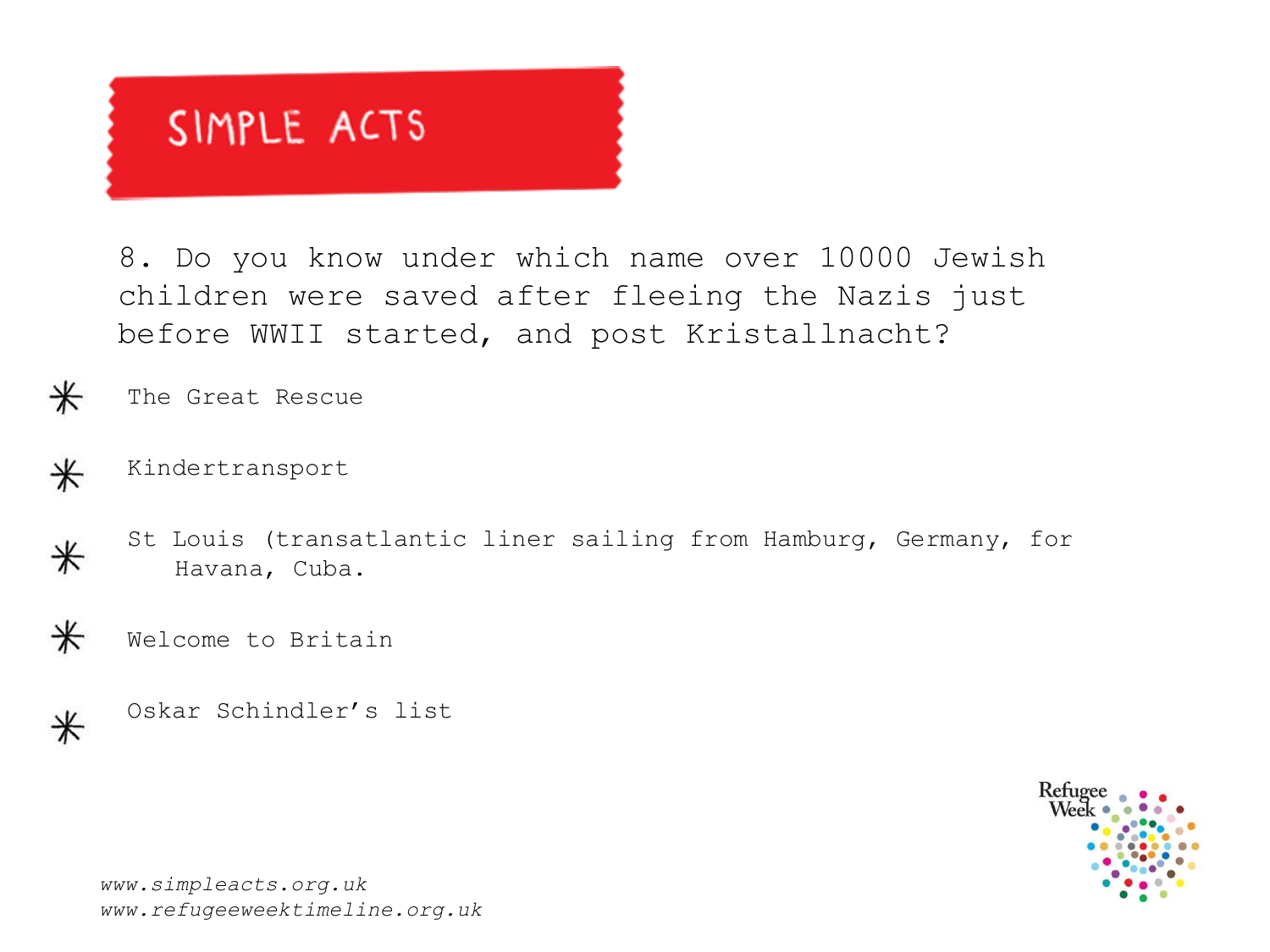#### Answer

Kindertransport – "*Kindertransport*" can be translated as "Children's Transport". It brought thousands of refugee Jewish children to safety in Great Britain from Nazi Germany between 1938 and 1940.

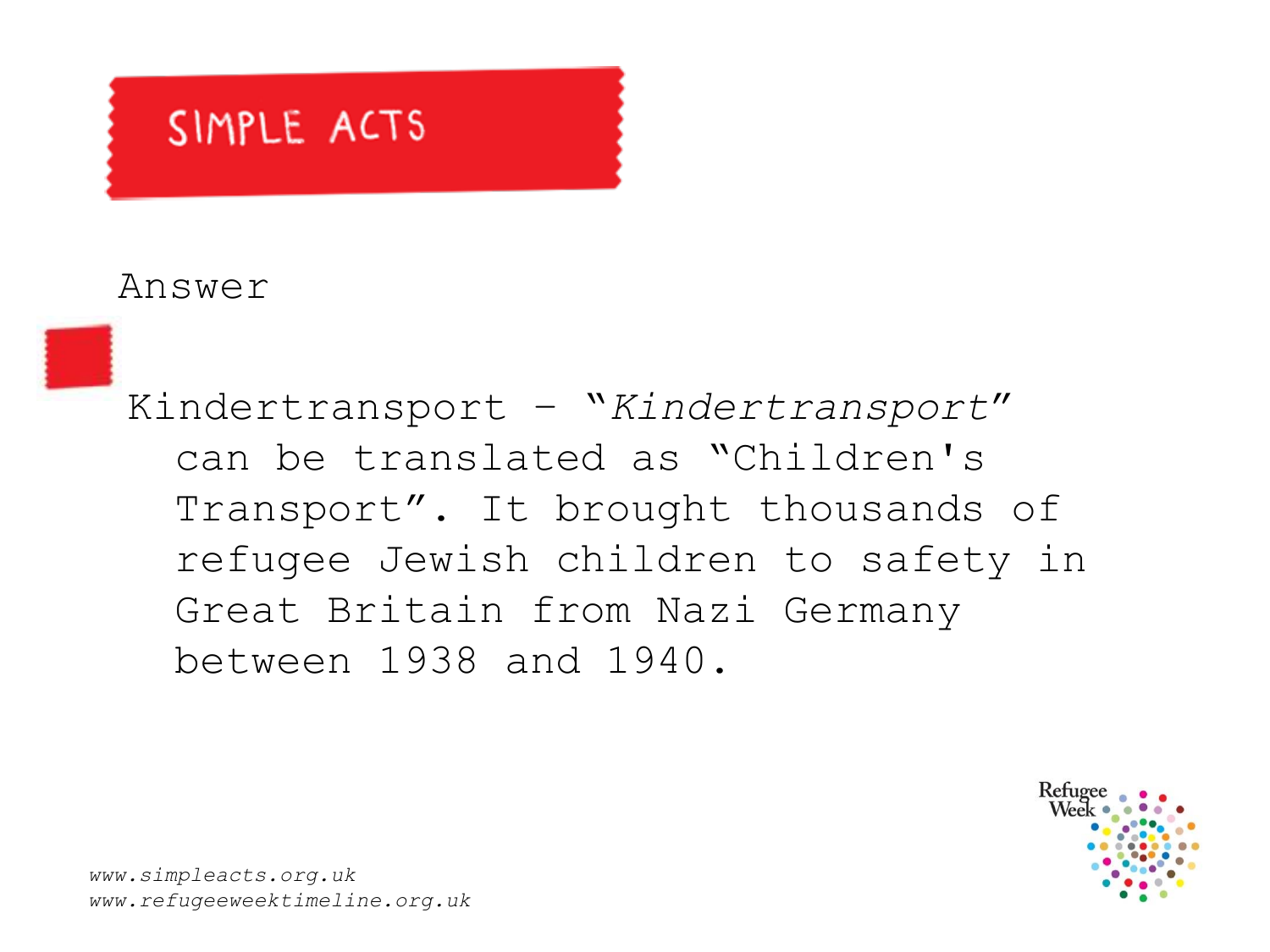9. In 1936 4000 refugee children from another European country arrived in the UK. Who or what where they fleeing?



General Franco's fascist army

Austrian authorities  $\ast$ 



 $\ast$ 

An earthquake in Romania

Stalin constitution in Soviet Union



Eastern European coldest winter in 1000 years

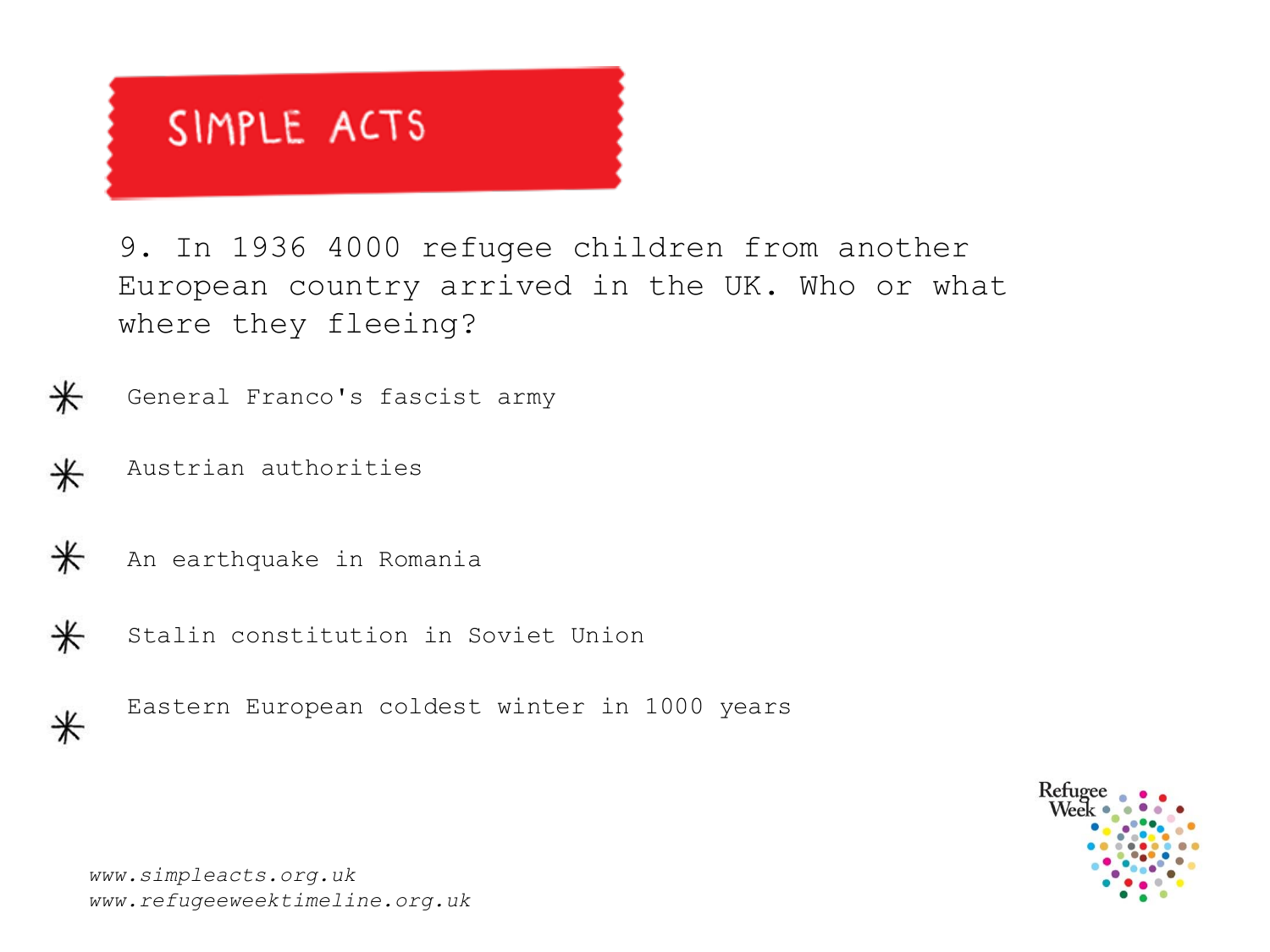#### Answer



4,000 Basque refugee children fleeing General Franco's fascism in the Spanish Civil War arrived in the UK. There was huge public sympathy for the children who were housed initially in a large camp near Southampton. One of the children of this group is the Conservative politician, Michael Portillo.

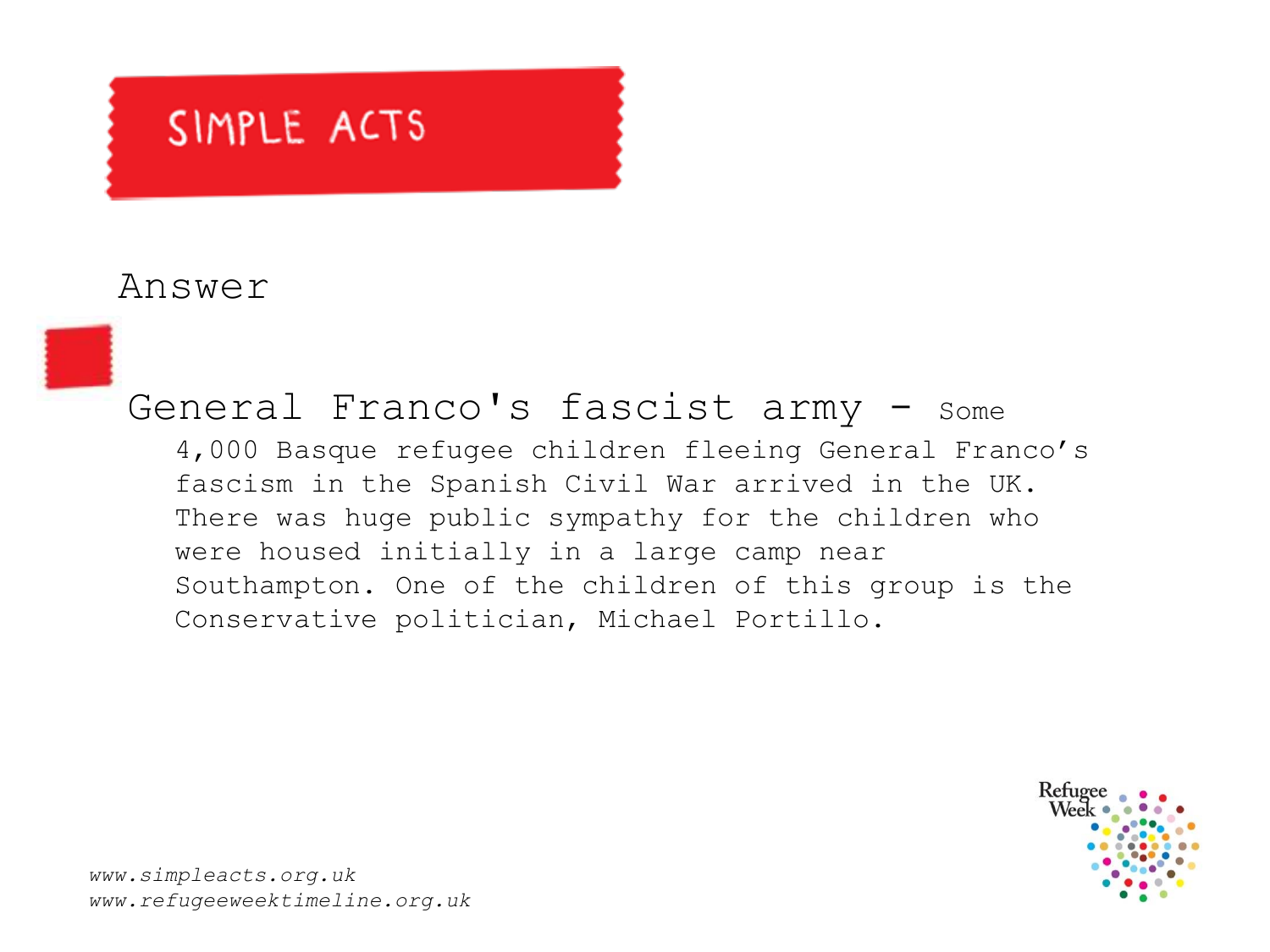10. Karibu Scotland(karibu means welcome in Swahili) designed a new item of clothing to celebrate and support African women in Scotland. What was it?

- $\ast$ A coat
- $\ast$ Silk
- $\ast$ A hat
- $\ast$ A wedding dress



Refuge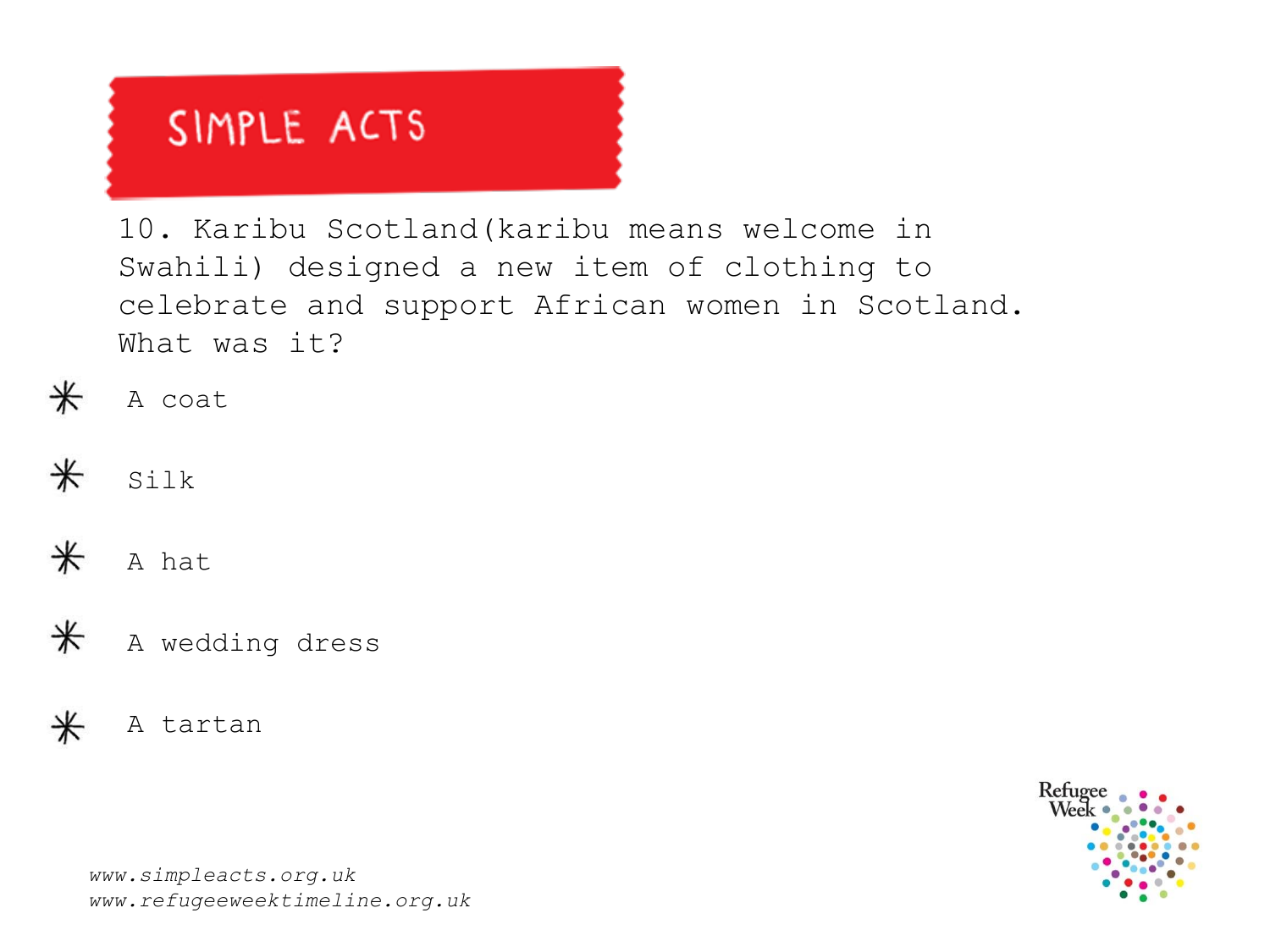#### Answer



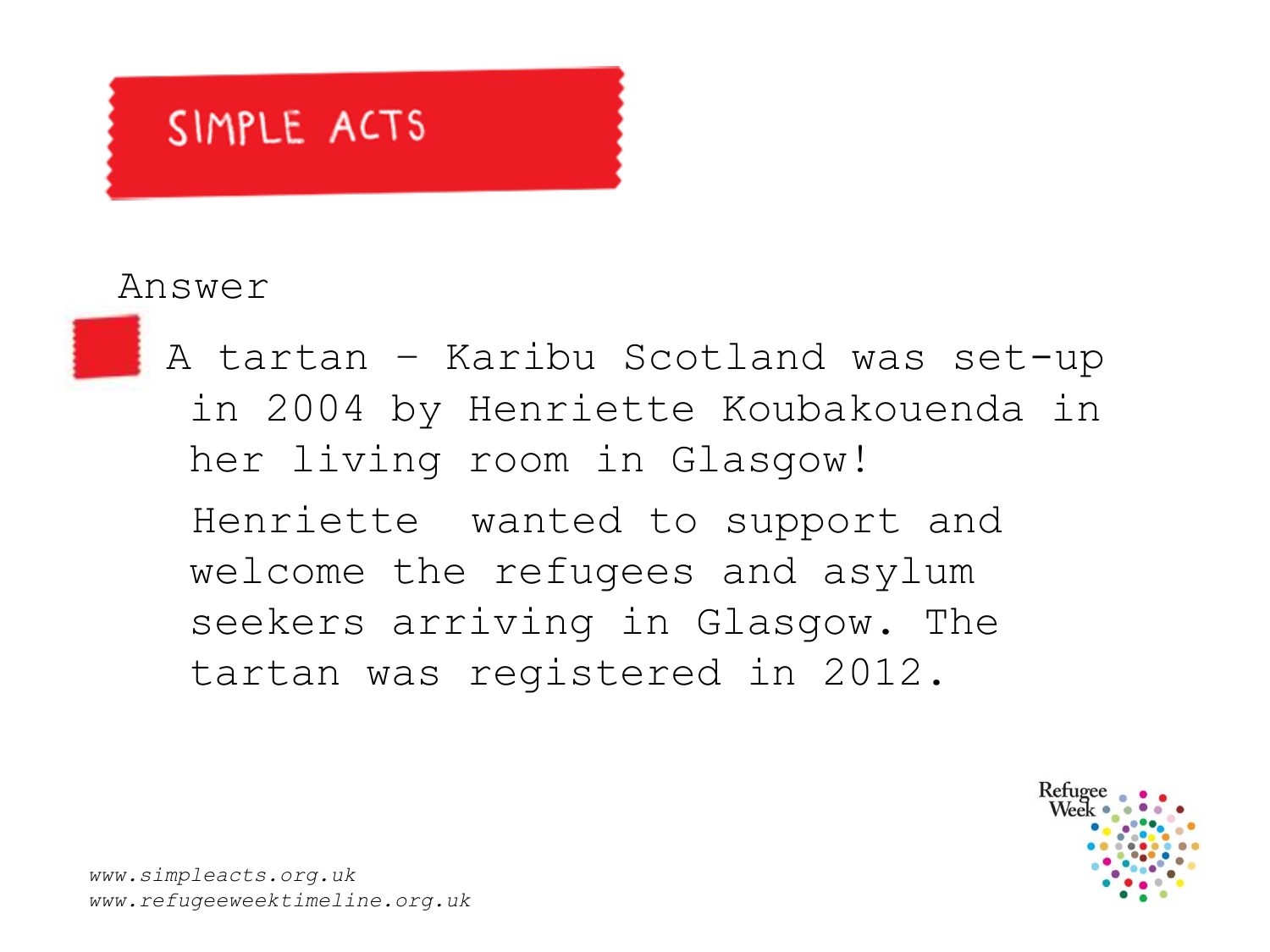11. Sir Alec Issigonis, a son of a refugee, came up with a symbol of 'British cool', which was…

 $\ast$ Tate Modern

 $\ast$ The refrigerator

 $\ast$ Irish flute

 $\ast$ Movie projector

Mini – the car $\ast$ 

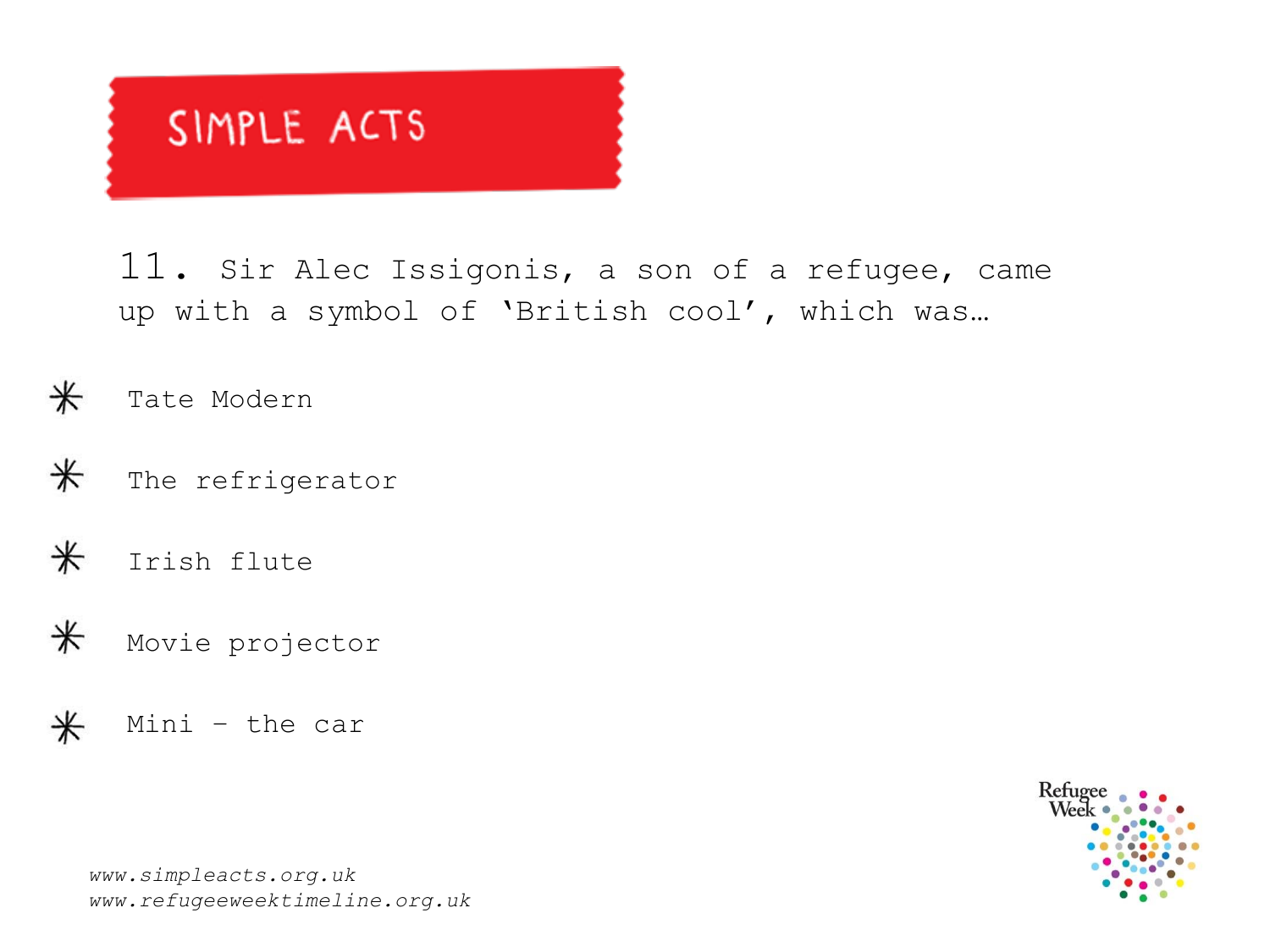#### Answer

The mini (car) - Sir Alec Issigonis was of Greek-British background and designed the mini to help with a fuel shortage caused by the 1956 Suez Crisis.

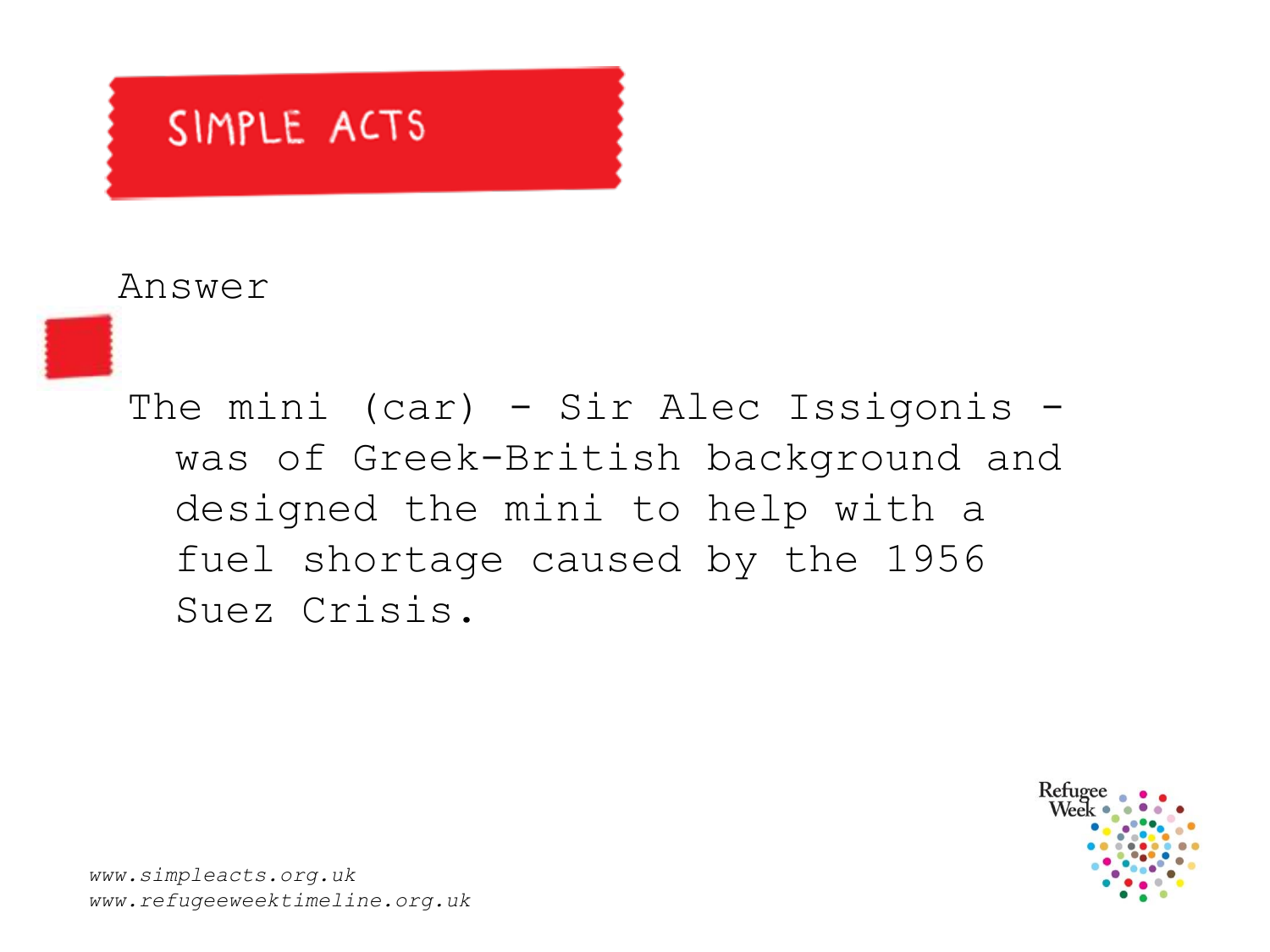12. The Palace of Westminster is the meeting place Parliament in London. It has a 'refugee' link, what is it?

The Prime Minister is the son of a refugee

The first fish & chip shop in London was set up in Westminster



 $\ast$ 

 $\ast$ 

 $\ast$ 

- The Westminster clock 'Big Ben' was designed by a refugee
- A refugee was elected Prime Minister in 1966
- The court dress worn by the Lord Speaker was made by a  $\ast$ Huguenot refugee

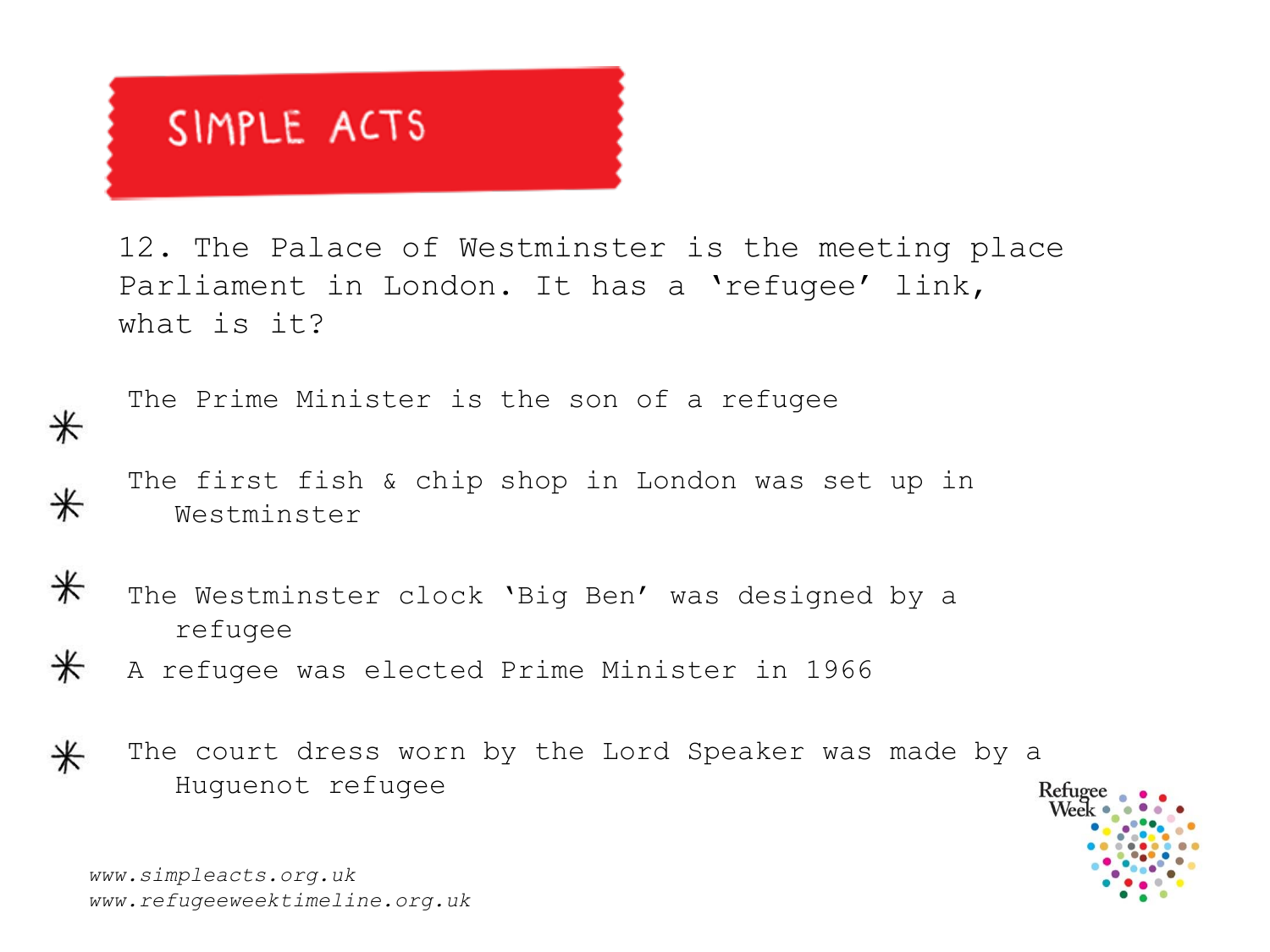#### Answer

The clock tower known as Big Ben was designed by Charles Barry and Augustus Pugin. Augustus Pugin was the son of a refugee who came to Britain in 1789 to escape the French revolution.

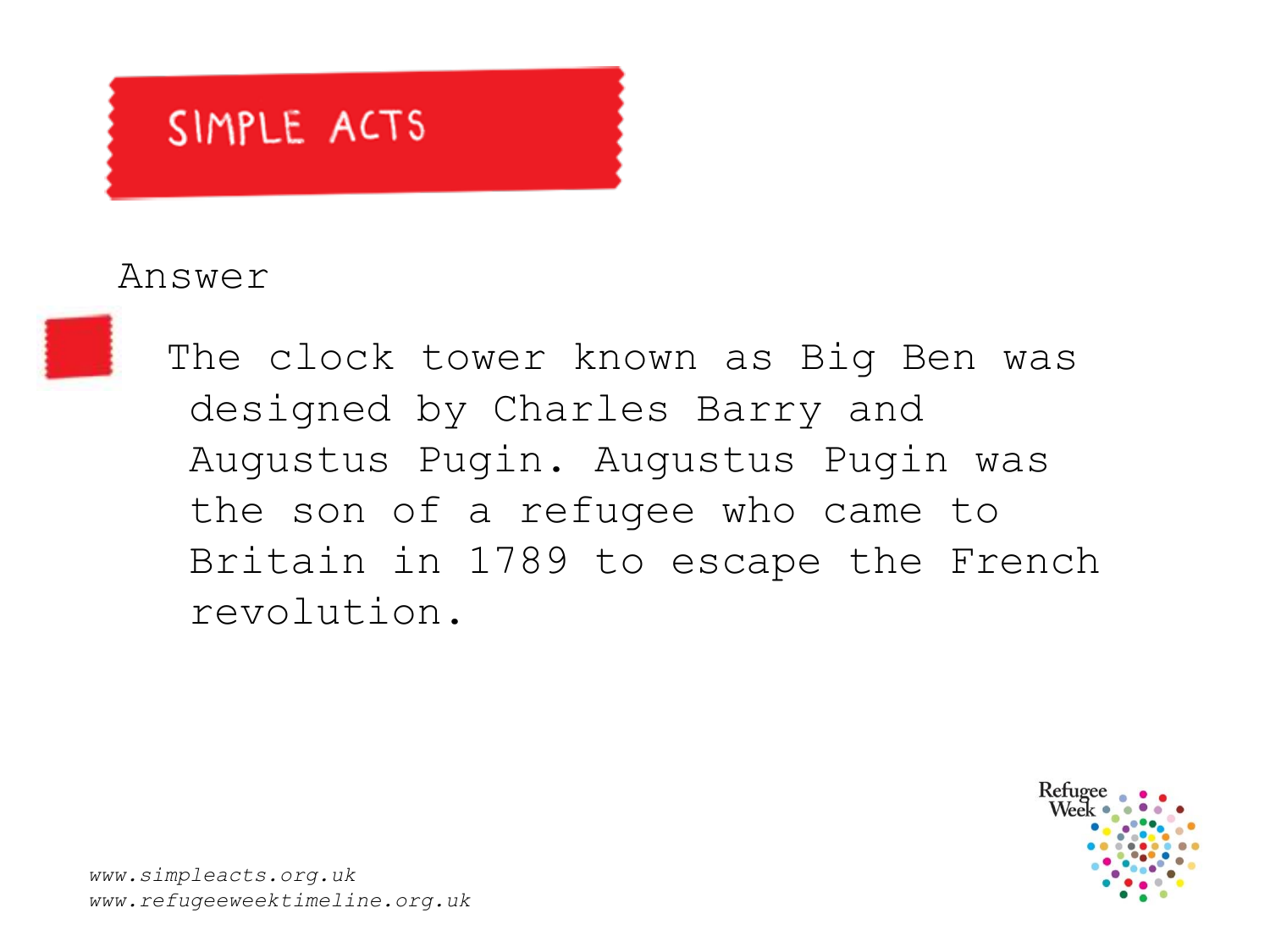13. Hampton Court Palace was one of King Henry VIII's homes and a famous landmark. It was partly designed by a refugee. Who was the refugee?

 $\ast$ Daniel Marot

- $\ast$ Anish Kapoor
- $\ast$ Christopher Wren
- $\ast$ Paddington Bear
- Freddie Mercury $\ast$

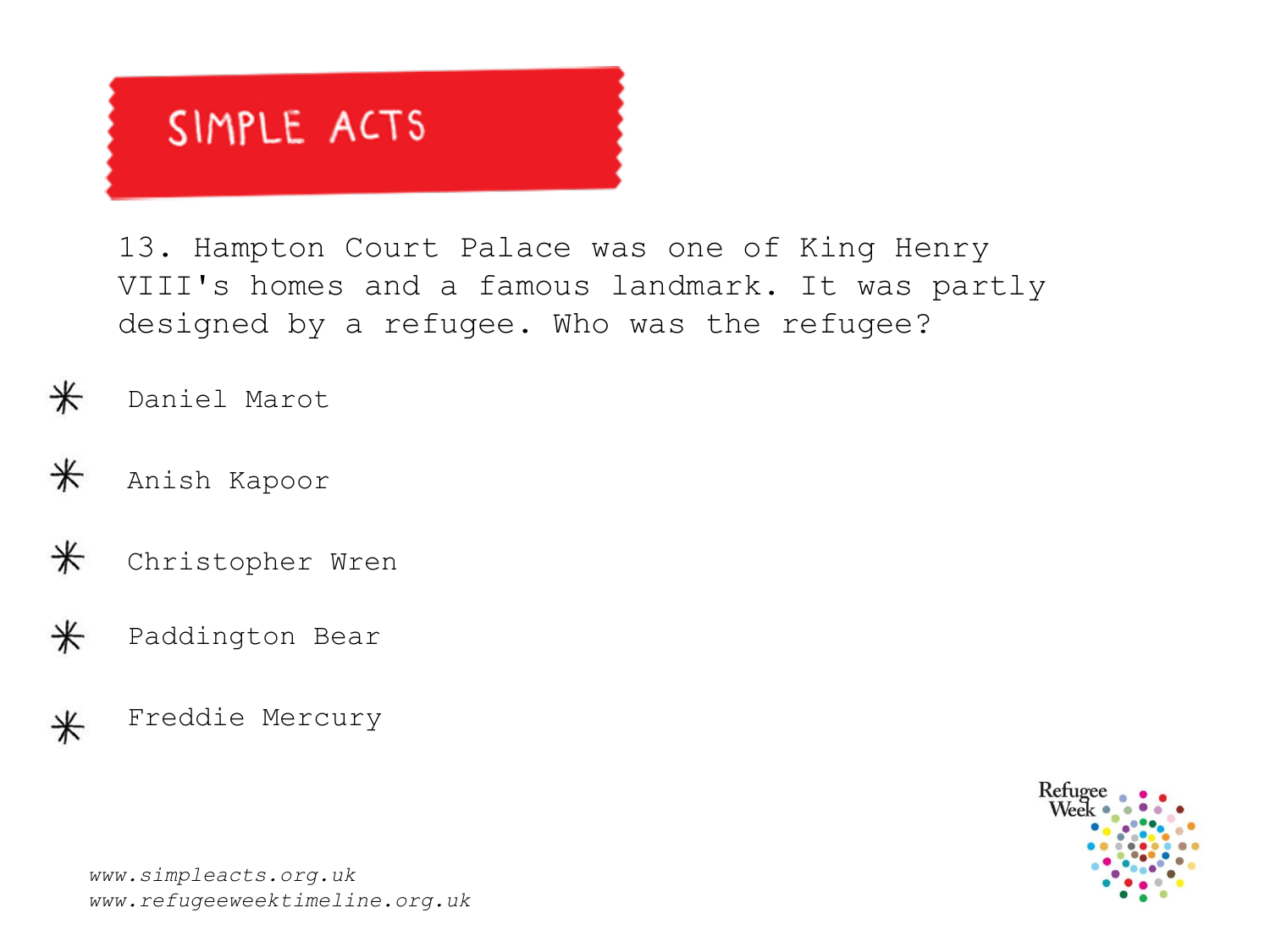#### Answer



Daniel Marot – a Huguenot refugee who fled France in 1685 with his family. Daniel Marot designed the gardens of Hampton Court Palace.

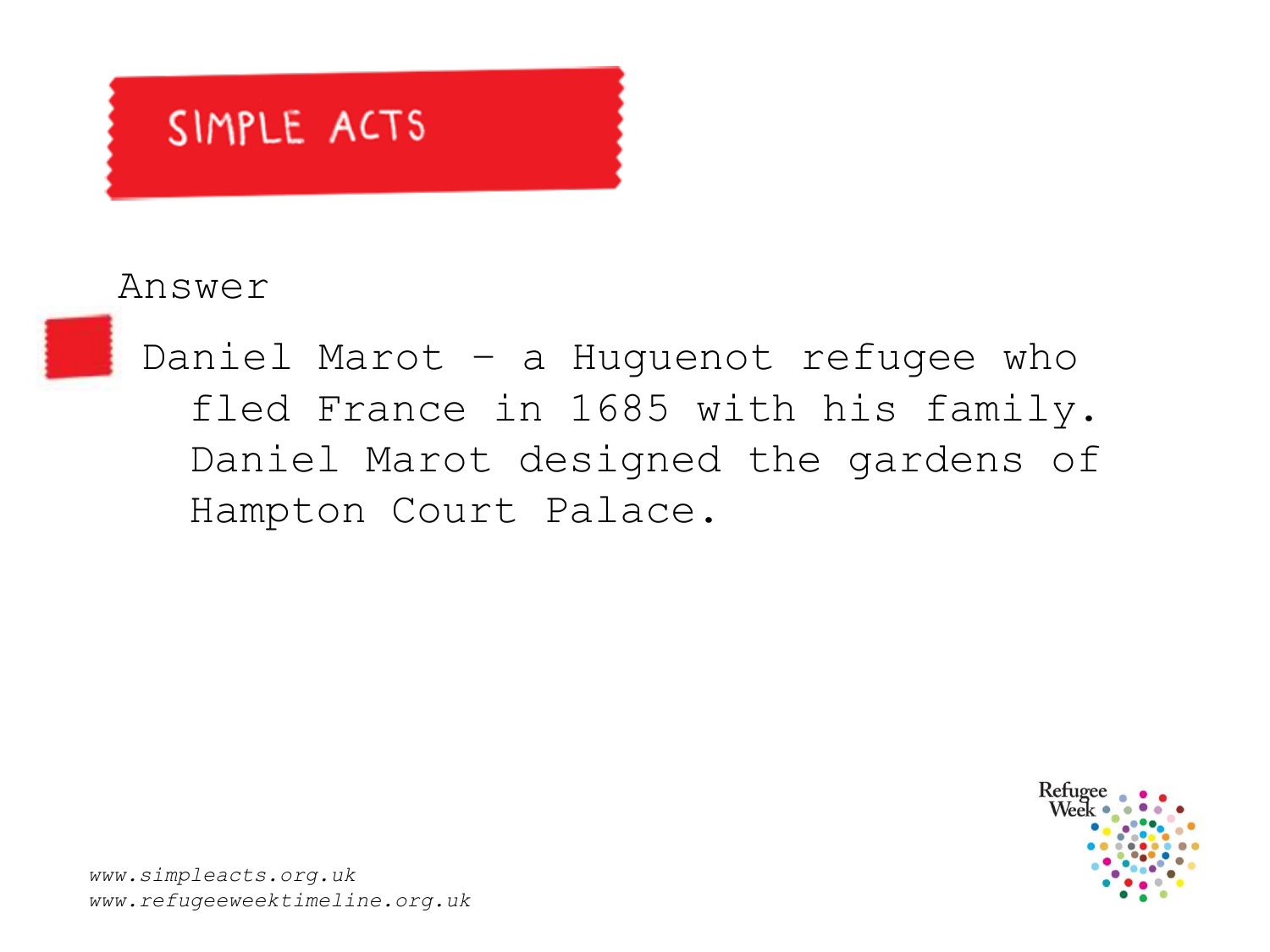14. What percentage of the world's refugee population lives in the UK?











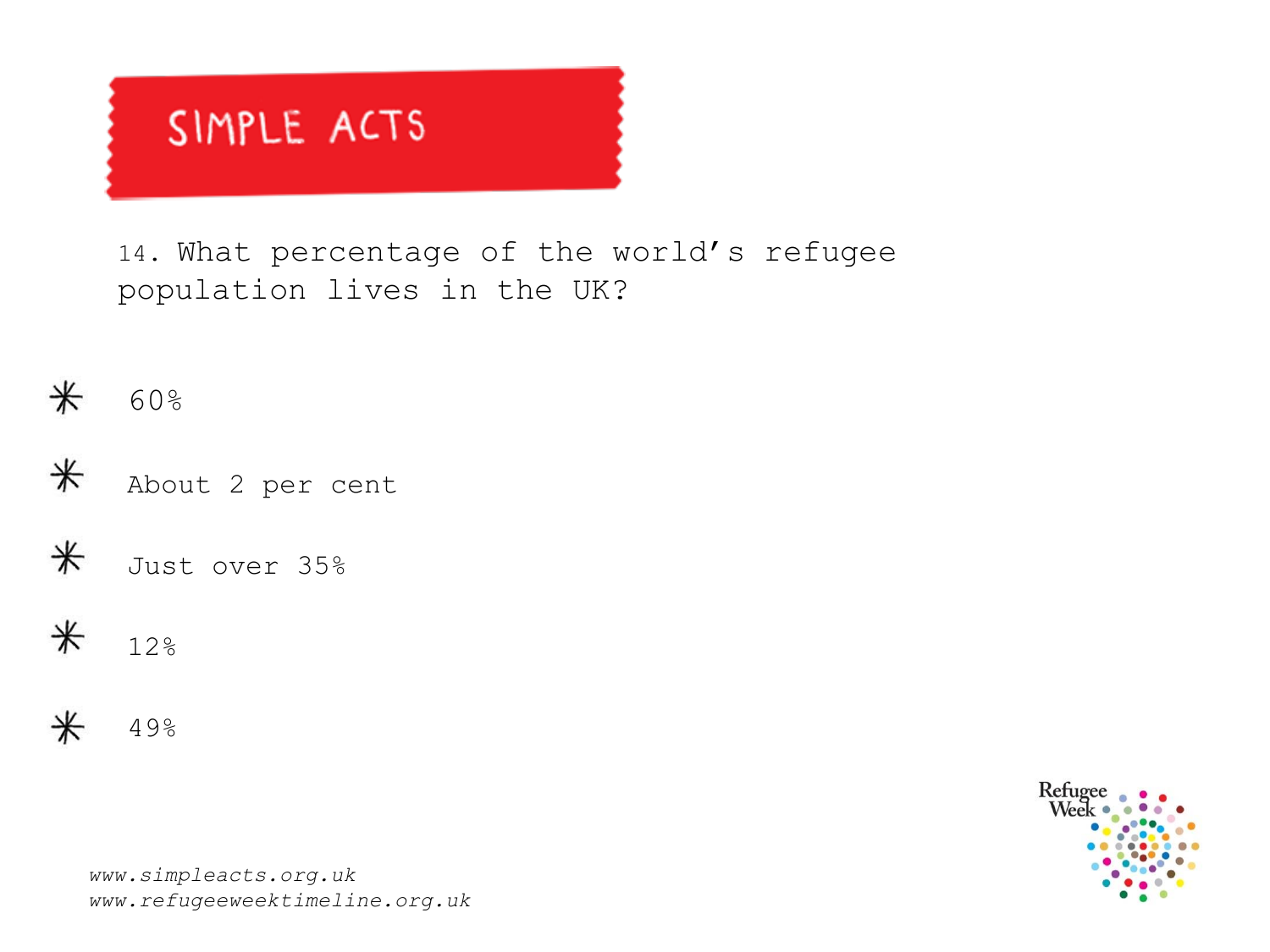#### Answer



Just 2 per cent of the world refugee population lives in the UK. Pakistan hosts the highest number of refugees and 80% of world refugees reside in developing countries.